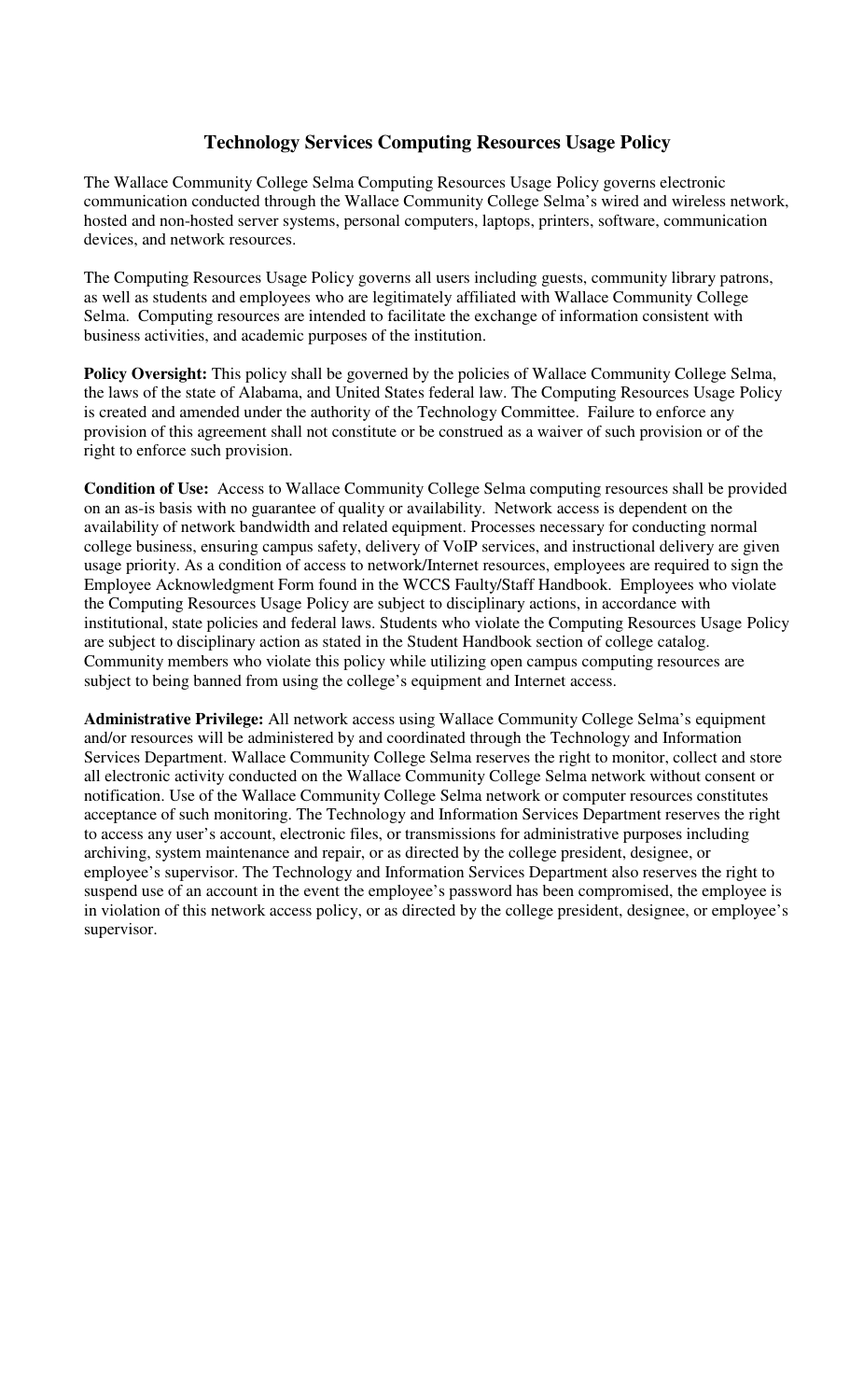# **Statement of Policy**

### **1. Ethical and Responsible Use of the Network/Internet**

a. Usage of the Wallace Community College Selma computing resources is on an at-will basis. Wallace Community College Selma and the Technology and Information Services Department will not be responsible for any damage to person or property from the use of any Wallace Community College Selma computing resource.

b. All hardware and software – including email service, internet service, and college-provided equipment – is the property of the State of Alabama and is not intended for personal use. It is not acceptable to use College resources for purposes which violate any federal or state law or College Policy; are harmful or harassing to others; disrupt normal network use and service; execute for-profit commercial activities or business transactions; or constitute political campaigning.

c. All users are accountable for use of resources in an effective, ethical, and lawful manner. Users are prohibited from accessing the Internet for any unethical or immoral purpose, including any activity associated with pornography, obscenity, violence, gambling, racism, harassment, personal gain, or any illegal activity. Users are discouraged from using profanity or vulgarity when posting electronic mail via the Internet or posting to public forums (i.e., newsgroups). Any electronic mail sent through postings to public newsgroups must fall within these ethical standards.

d. All users must abide by all federal and state laws with regard to information sent through the Internet. Unauthorized release or disclosure of information through the Internet or through any other means is strictly prohibited. Proprietary or confidential information pertaining to the college shall not be transmitted over the Internet.

e. Users are forbidden from engaging in any activity which is in violation of the Code of Alabama (1975) §§ 36-25-1 through 36-25-30, as amended (the "State Ethics Law"), or which, in the opinion of the Wallace Community College Selma administration, may be contrary to such law.

### **2. User Access/Password Assignment and Confidentiality**

a. Under the terms of this policy, employees of the College are given access to college owned computing resources. If network resource access (such as network attached storage or email) is required, a user ID and password will be assigned to the employee by the Technology and Information Services Department.

b. The username and password, including those used to access email or an instructional platform such as CANVAS, are the responsibility of the individual to whom they are assigned. Employees are responsible for username and password confidentiality. Use of an employee account by another employee or student is prohibited. Any individual other than the person to whom they are assigned shall not use the username and password or any other assigned authorization.

c. Users should not leave a computer logged on when vacating a workstation. The user is responsible for his or her account and any content left on the computer. Leaving an unattended logged-on computer puts the user and the institution at risk.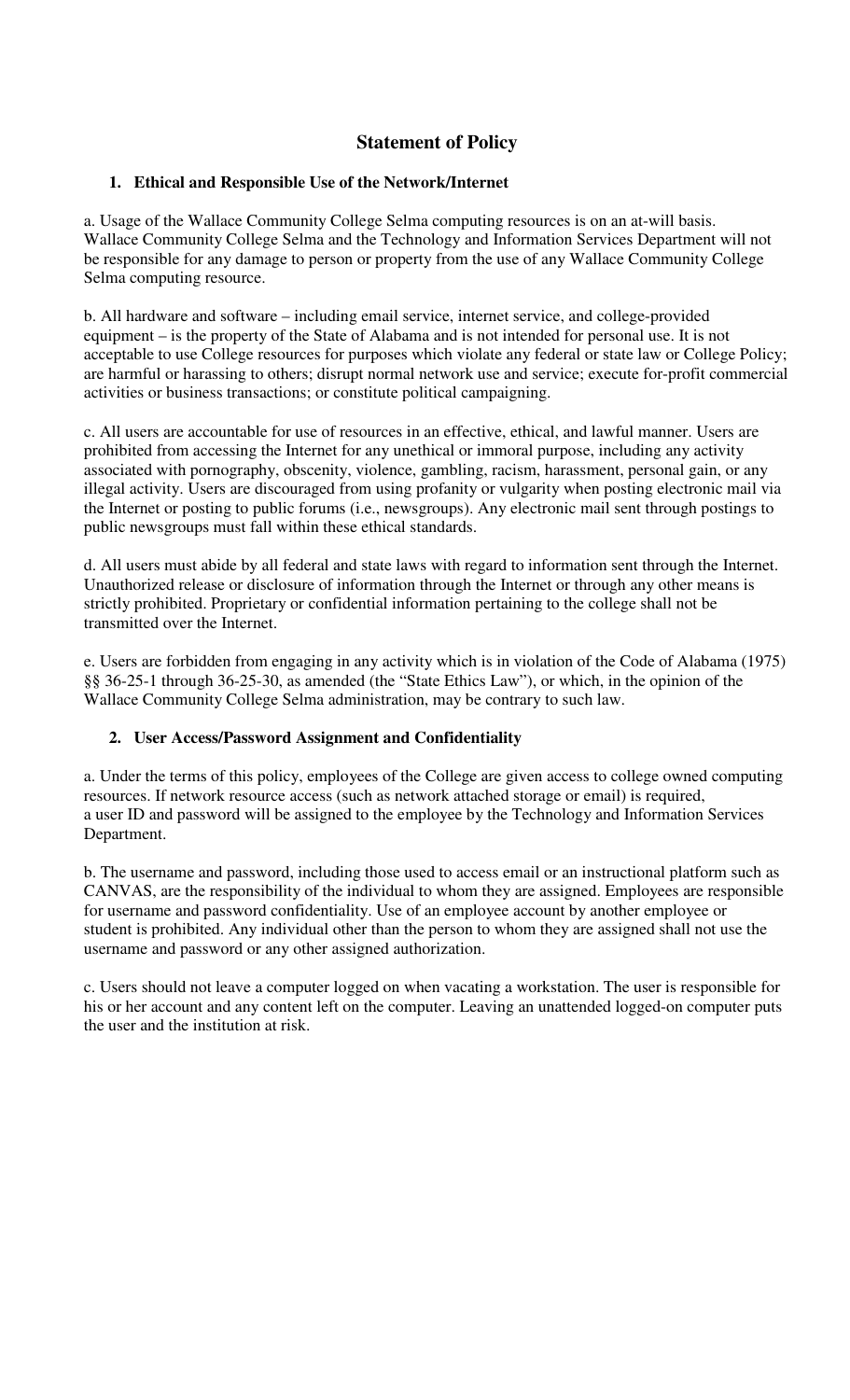d. In the event Wallace Community College Selma no longer employs an individual, it is the responsibility of the Technology and Information Services Department to close the former employee's account upon notification of the employee's status.

### **3. Software**

a. To prevent computer viruses from being transmitted through the system, no unauthorized downloading or installation of any software is permitted. Software downloads and installation shall be done only after approval and/or assistance from the appropriate Technology Services Personnel.

b. Streaming media and music and video downloads are prohibited unless authorized by the appropriate Technology and Information Services Personnel.

c. Point to point (P2P) file sharing is prohibited unless authorized by the appropriate Technology and Information Services Personnel.

### **4. Copyright Issues**

a. All college network/Internet users must adhere to the copyright laws regarding software, data, and authored files. Users may not transmit copyrighted materials belonging to entities other than this college. Users should exercise caution when downloading material from an Internet source as such action may constitute violation of copyright laws.

b. It is permitted for Web pages to be printed and material downloaded from the Internet for informational purposes as long as the purpose for such copying falls into the category of "fair use." "Fair use" is defined as the doctrine that copyright material may be quoted verbatim, provided that attribution is clearly given and that the material quoted is reasonably brief in extent.

c. The college is not responsible for copyright infringement by a user. Such responsibility shall lie solely with the user.

d. Users found guilty of copyright infringement shall be subject to disciplinary action, including possible suspension, expulsion, or termination.

e. Congress enacted the No Electronic Theft (NET) Act in 1997. The NET Act makes it a federal crime to reproduce, distribute, or share copies of electronic copyrighted works such as songs, movies, or software programs, even if the person copying or distributing the material acts has no intention of receiving profit. Electronic copyright infringement carries a maximum penalty of up to three years in prison and a \$250,000 fine. For more information on the NET Act, please visit the url: http://www.riaa.com/physicalpiracy.php?content\_selector=piracy\_online\_the\_law .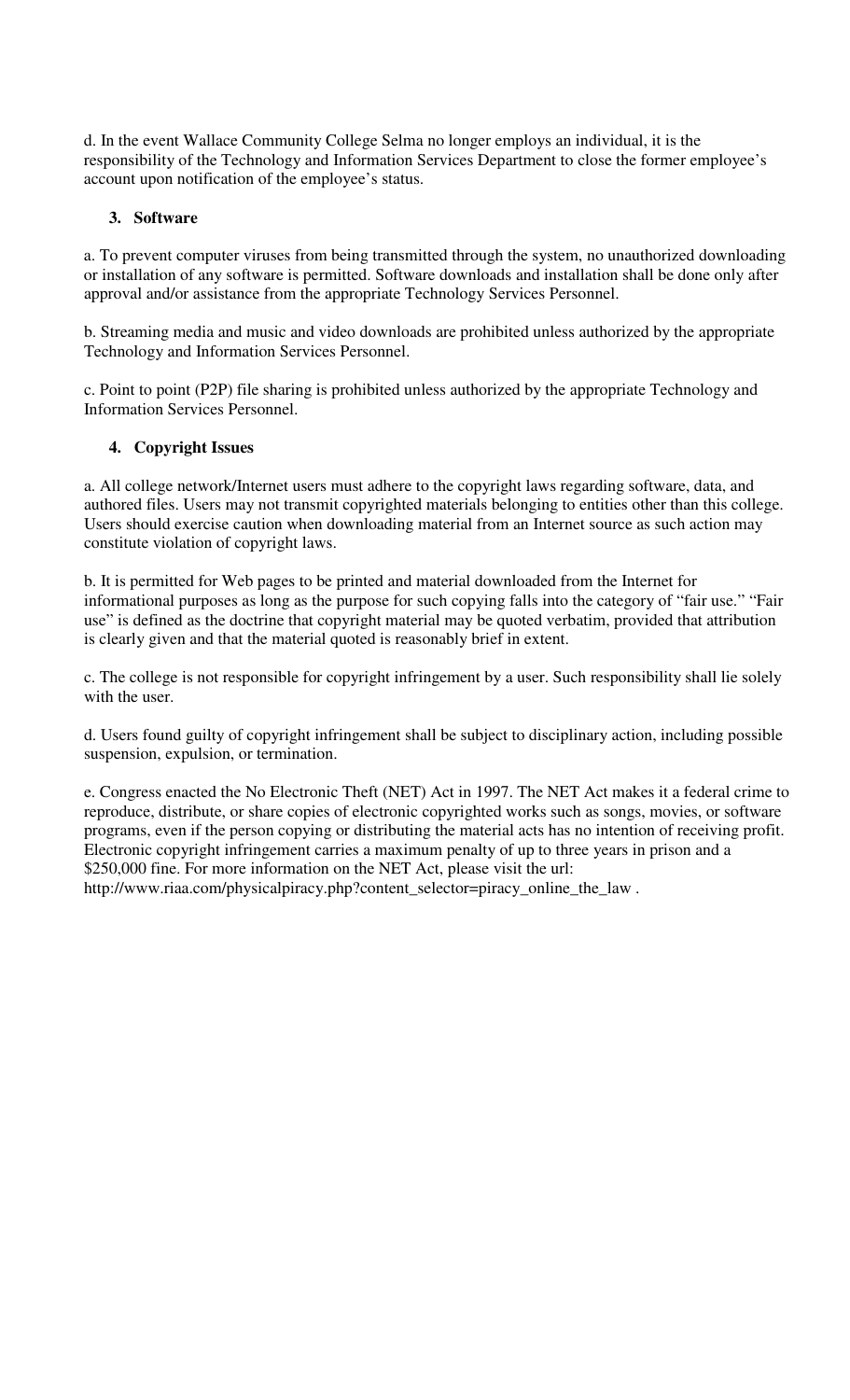## **5. Personally Owned Computer Hardware/Software**

a. Personally owned software cannot be loaded onto a college-owned computer unless it is directly related to the job position and is approved by the appropriate Technology Services Personnel. If any approved personally owned computer software is loaded onto a college-owned computer, the license and documents must remain with the college computer on campus in the event of an audit.

b. Computer hard drives may not be installed or removed without the express written consent of authorized Technology and Information Services Personnel.

## **6. Privacy of Information**

a. Information passing through or stored on any Wallace Community College Selma electronic network or computer system may be seen by others for a variety of reasons. Routine administration, management, or audit functions may require information stored or transmitted via Wallace Community College Selma computers and networks to be intercepted or monitored. Electronic transactions may be subject to seizure and inspection by Wallace Community College Selma without notice. All users should fully understand that except where protected by state or federal law, or by college policy no expectation of privacy may be assumed concerning information communicated over or stored on Wallace Community College Selma electronic systems.

b. Users should respect the privacy of others, including, but not limited to, abstaining from unauthorized access to email, files, data, and transmissions.

c. All users should be aware of and comply with the Family Educational Rights and Privacy Act (FERPA) as well as its restrictions on the use and dissemination of personal and academic information.

### **7. Computer Crimes**

The Alabama Computer Crime Act, codified at Code of Alabama (1975) § 3A-8-100 through 13A-8-103, makes it a crime for a person to damage, or without authorization to modify computer equipment, computer networks, and computer programs and supplies or without authorization to access, examine, or use computer data and programs, and provides for punishment up to a Class B Felony. Federal law also makes it a crime to access computers or computer networks devoted in part to Federal purposes without proper authorization. Any violation of such State or Federal laws respecting computers shall also constitute a violation of the Wallace Community College Selma Policy for Acceptable Use of Technology Resources. Furthermore, this policy prohibits various actions (described below) which may or may not constitute a crime.